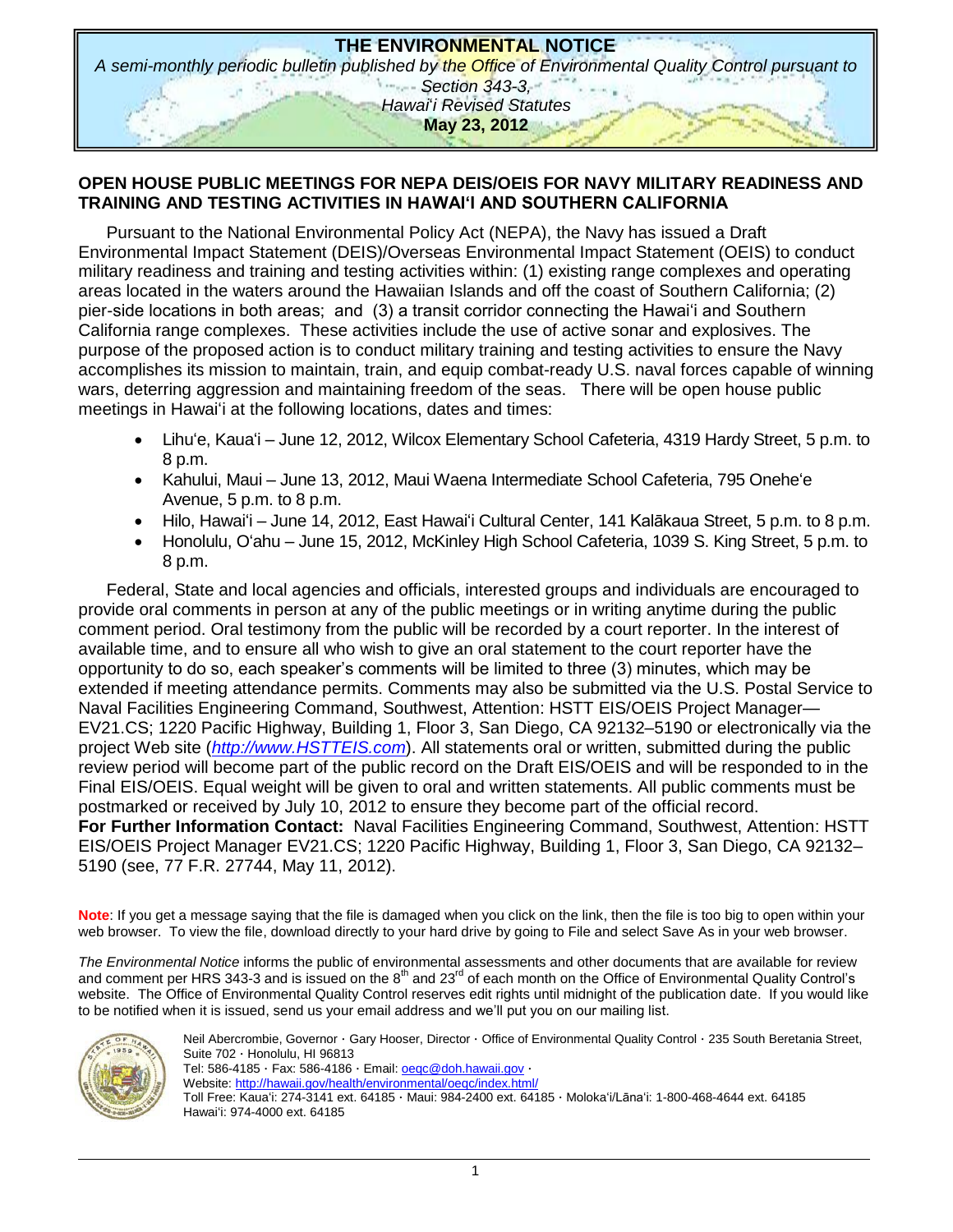

# **OPEN HOUSE PUBLIC MEETINGS FOR EXISTING NAVY RANGE OFF HAWAIʻI STATE**

|                                                    | HAWAI'I (HRS 343)                                                                                             |  |
|----------------------------------------------------|---------------------------------------------------------------------------------------------------------------|--|
|                                                    | <b>MAUI (HRS 343)</b>                                                                                         |  |
| 4.<br>5 <sub>1</sub><br>6.<br>7 <sub>1</sub><br>8. | O'AHU (HRS 343)                                                                                               |  |
|                                                    | KAUA'I (HRS 343)                                                                                              |  |
|                                                    | <b>NEPA NOTICES</b><br>11. Mokuhinia Ecosystem Restoration Project (Lahaina, Maui) Public Scoping Meeting  10 |  |
|                                                    | <b>COASTAL ZONE MANAGEMENT NOTICES</b>                                                                        |  |
|                                                    | <b>SHORELINE NOTICES</b>                                                                                      |  |
|                                                    |                                                                                                               |  |
|                                                    |                                                                                                               |  |
|                                                    |                                                                                                               |  |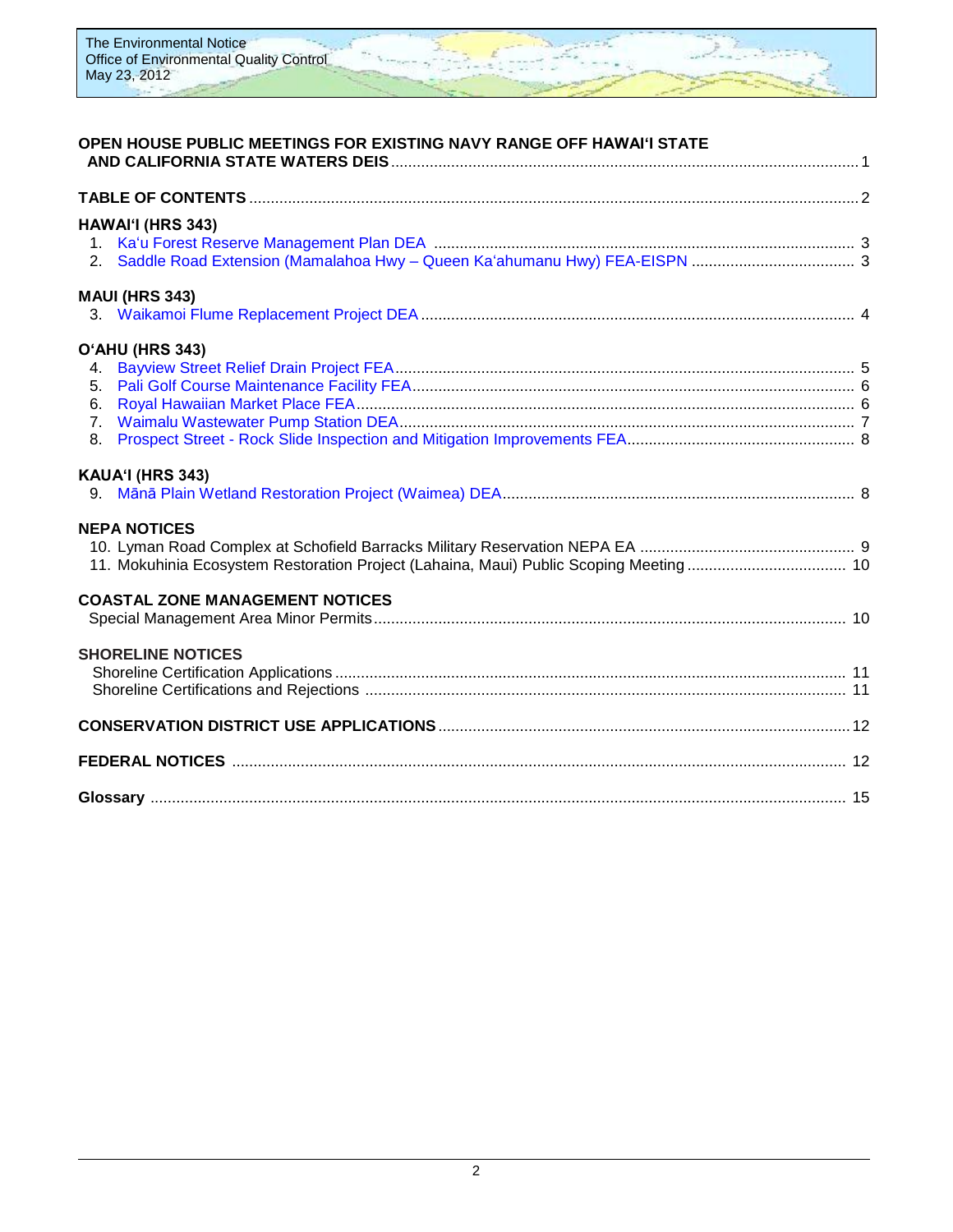# **HAWAIʻI (HRS 343)**

### **1. [Ka'ū Forest Reserve Management Plan](http://oeqc.doh.hawaii.gov/Shared%20Documents/EA_and_EIS_Online_Library/Hawaii/2010s/2012-05-23-DEA-Kau-Forest-Reserve-Management-Plan.pdf) DEA-AFONSI**

| Island:                        | Hawai'i                                                    |
|--------------------------------|------------------------------------------------------------|
| <b>District:</b>               | Kaʻū                                                       |
| TMK:                           | $(3rd)$ 9-7- 001:001, 009, 013, 014, 015, 016, 017, 018,   |
|                                | 019, 020, 021, 022; 9-6-006:009, 010, 015, 018; and 9-5-   |
|                                | $015:003$ (por.)                                           |
| <b>Permits:</b>                | Board of Land and Natural Resources approval; HRS          |
|                                | Chapter 6e, Historic Sites approvals.                      |
| <b>Proposing/Determination</b> |                                                            |
| Agency:                        | Department of Land and Natural Resources, Division of      |
|                                | Forestry and Wildlife, 1151 Punchbowl Street, Room 13,     |
|                                | Honolulu, HI 96813.                                        |
|                                | Contact: Tanya Rubenstein, (808) 587-0027                  |
| <b>Consultant:</b>             | Geometrician Associates, P.O. Box 396, Hilo, HI 96721. Cor |
| $C_{101101}$                   | Aptioinated Finding of No Significant Impact 20 days comm  |



**Consultant:** Geometrician Associates, P.O. Box 396, Hilo, HI 96721. Contact: Ron Terry, (808) 969-7090 **Status:** Anticipated Finding of No Significant Impact. 30-day comment period begins; comments are due on June 22, 2012. Send comments to the Proposing Agency and the Consultant

The Department of Land and Natural Resources, Division of Forestry and Wildlife (DOFAW), is preparing a management plan for the 61,641-acre Ka'ū Forest Reserve. The Plan responds to a need to maintain and restore key watershed, preserve a unique ecosystem with critically endangered plants and animals, perpetuate natural resources vital to Hawaiian culture and practices, find a suitable site to reintroduce 'Alalā or Hawaiian Crow into the wild, and provide for continued and expanded public use. Common to all three alternatives under consideration is construction of 12,000 acres of new fenced management units in the upper elevation central portions of the Reserve in which ungulates will be removed and the native forest protected. Field surveys would be conducted to identify locations for the planned fence alignments, and final fence alignments would be sited to avoid any impacts to botanical, faunal, and archaeological resources. Fences would include walkovers and gates to ensure public access into management units. Other actions include weed monitoring and control, trail and access improvements for hunters and hikers, out planting of rare plant species, cooperation with water source users, and actions to foster reintroduction and survival of the 'Alalā. Impacts to pig hunting, which is considered by many to be a cultural practice, would occur but be less than significant because of the proposed locations of management areas. DOFAW seeks to balance providing public hunting opportunities in the Reserve with the protection of native ecosystems and watersheds, and the Plan includes actions to substantially facilitate public hunting in the Reserve.

### **2. Saddle Road Extension: Mamalahoa [Highway \(State Route 190\) to Queen Ka'ahumanu](http://oeqc.doh.hawaii.gov/Shared%20Documents/EA_and_EIS_Online_Library/Hawaii/2010s/2012-05-23-FEA-EISPN-Saddle-Road-Extension.pdf)  [Highway \(State Route 19\)](http://oeqc.doh.hawaii.gov/Shared%20Documents/EA_and_EIS_Online_Library/Hawaii/2010s/2012-05-23-FEA-EISPN-Saddle-Road-Extension.pdf) FEA-EISPN**

| Island:<br>Hawaiʻi                                                                    | TANA <sup>S</sup><br><b>SITE</b><br><b>PADENT COTAN</b> |
|---------------------------------------------------------------------------------------|---------------------------------------------------------|
| <b>District:</b><br>South Kohala/North Kona                                           | HAWAIAN ISLANDS                                         |
| $(3rd)$ 6-8-001:005, 066, 067; 6-8-002:013, 014, 015; 7-1-<br>TMK:                    | SOUTH HEO<br>NORTH KONA                                 |
| 003:001                                                                               |                                                         |
| Federal: Clean Water Act Section 404 Permit*; Section<br><b>Permits:</b>              | SOUTH                                                   |
| 106 NHPA concurrence; Section 7 ESA concurrence.                                      | KAU                                                     |
| State: Clean Water Act Section 401 Water Quality                                      | <b>ISLAND OF HAWAII</b><br>NOT TO SCALE                 |
| Certification*, Stream Channel Alteration Permit*;                                    |                                                         |
| Historic Sites Review, State Highways Permit, National Pollutant Discharge Eliminatio |                                                         |
| System Permit, Coastal Zone Management Consistency. County: Grading, Grubbing,        |                                                         |
| Excavating and Stockpiling Permits; Subdivision Approval (* = not yet determined)     |                                                         |



Discharge Elimination

3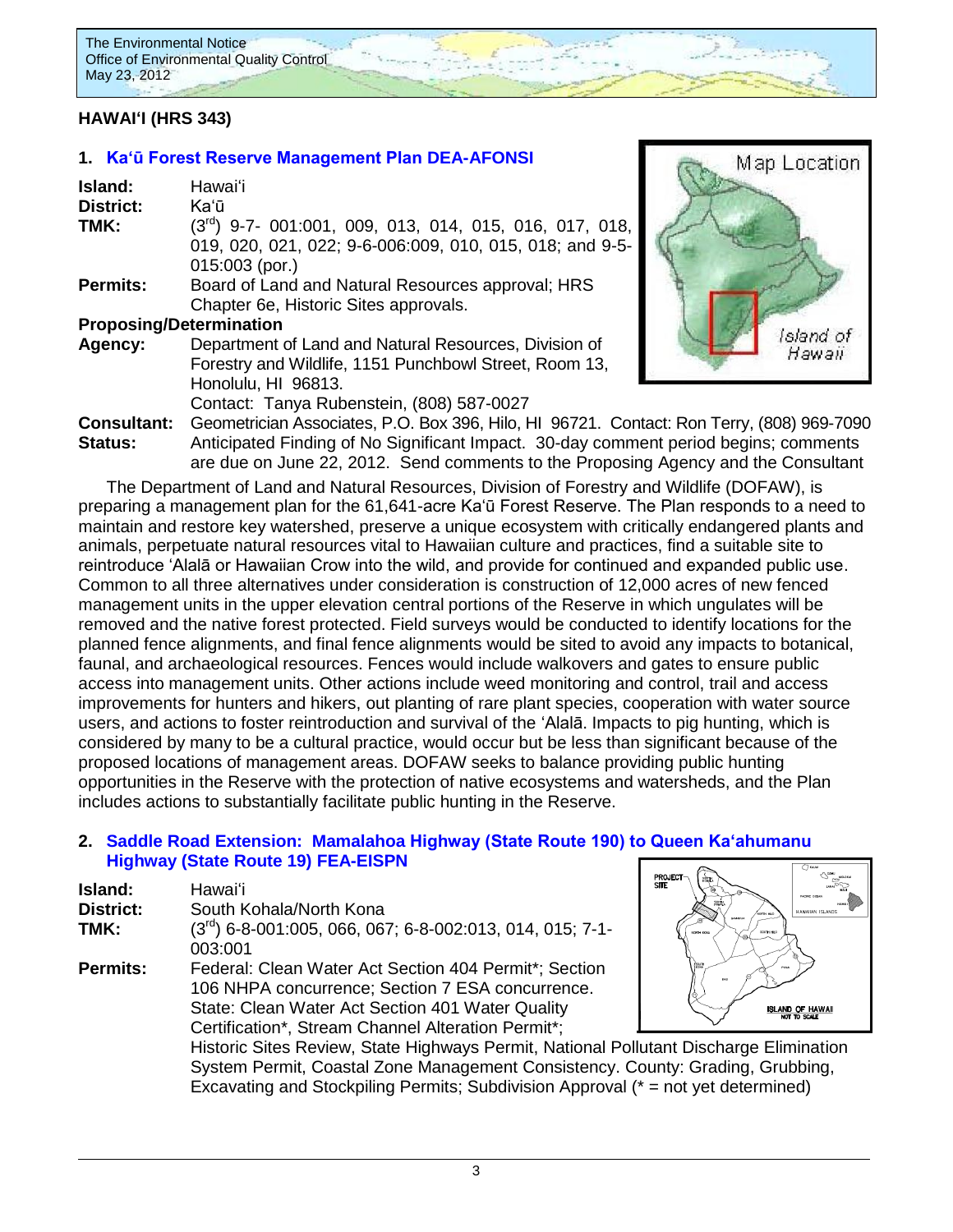

| Proposing          |                                                                                           |
|--------------------|-------------------------------------------------------------------------------------------|
| Agency:            | Hawai'i Department of Transportation, Highways Division, Hawai'i District, 869 Punchbowl, |
|                    | Street, Rm. 301, Honolulu, Hawai'i 96813. Contact: Dean Yanagisawa, (808) 587-1834        |
| <b>Approving</b>   |                                                                                           |
| <b>Authority:</b>  | Governor, State of Hawai'i, c/o Office of Environmental Quality Control                   |
| <b>Consultant:</b> | Geometrician Associates, P.O. Box 396, Hilo, Hawai'i 96721.                               |
|                    | Contact: Ron Terry 808-969-7090                                                           |
| <b>Status:</b>     | Environmental Impact Statement Preparation Notice (EISPN) Determination. 30-day           |
|                    | comment period begins; comments are due on June 22, 2012. Send comments to the            |
|                    | Proposing Agency and the Consultant                                                       |

The State of Hawai'i Department of Transportation, in cooperation with the Federal Highway Administration, Hawai'i Division, proposes an arterial connector highway between Māmalahoa Highway, State Route (SR) 190, and Queen Ka'ahumanu Highway (SR 19). The eastern terminus of the proposed highway would be at the junction where the realigned Saddle Road (SR 200) meets SR 190, near Milepost 13. The western terminus would be at the junction of SR 19 and Waikoloa Beach Drive. The purpose and need of the Saddle Road Extension project are to: 1) improve the efficiency and operational level of traffic movement between East and West Hawai'i, particularly for traffic on the realigned Saddle Road; 2) improve safety; and 3) support special needs of commercial truck traffic and military traffic.

# **MAUI (HRS 343)**

# **3. [Waikamoi Flume Replacement Project](http://oeqc.doh.hawaii.gov/Shared%20Documents/EA_and_EIS_Online_Library/Maui/2010s/2012-05-23-DEA-Waikamoi-Flume-Replacement.pdf) DEA-AFONSI**

| Island:                        | Maui                                                                                                                                                                        |                     |
|--------------------------------|-----------------------------------------------------------------------------------------------------------------------------------------------------------------------------|---------------------|
| <b>District:</b>               | Makawao and Hana                                                                                                                                                            | Project<br>Vicinity |
| TMK:                           | (2) 2-3-005:004 and 025 (pors.), (2) 2-4-015:029 (por.),<br>and (2) 2-4-016:001, 002, 003, and 004 (pors.)                                                                  |                     |
| <b>Permits:</b>                | Conservation District Use Permit (Departmental Permit)                                                                                                                      |                     |
| <b>Proposing/Determination</b> |                                                                                                                                                                             |                     |
| Agency:                        | County of Maui, Department of Water Supply, 200 South<br>High Street, 5 <sup>th</sup> Floor, Wailuku, Hawai'i 96793.<br>Contact: Thomas Ochwat, (808) 270-7835              | Pacific Ocean       |
| <b>Consultant:</b>             | Munekiyo & Hiraga, Inc., 305 High Street, Suite 104, Wailuku, Hawai'i 96793.                                                                                                |                     |
|                                | Contact: Mark Alexander Roy, (808) 244-2015                                                                                                                                 |                     |
| Status:                        | Anticipated Finding of No Significant Impact. 30-day comment period begins; comments<br>are due an lune 00,0040. Cand comments to the Drepesian Agency cand the Concultor's |                     |

are due on June 22, 2012. Send comments to the Proposing Agency and the Consultant The County of Maui, Department of Water Supply (DWS) proposes the replacement of the existing Waikamoi Flume which is situated within the Koʻolau Forest Reserve in East Maui. The flume stretches approximately 1.1 miles from its intake at Haipuaʻena Stream in the east to its termination in the vicinity of Waikamoi Stream in the west. The subject project will affect a corridor of land approximately 1.1 miles long by 30 feet wide.

As an integral component of the DWS Upper Kula System, freshwater conveyed by the Waikamoi Flume provides irrigation and domestic potable water to the residents of Kula, Waiakoa, Keokea, Ulupalakua, and Kanaio in Upcountry Maui. The existing flume consists of a redwood box section that measures 2 feet wide by 13 inches deep. Redwood timber bridges support the flume over gulches and gullies where abrupt changes in ground elevation preclude maintaining a constant slope for the flume. Continuous weathering of the timbers over the years has resulted in substantial leakages along the flume's entire length, and the bridges have become dangerous for maintenance personnel to traverse.

The purpose of this project is (1) to provide an aluminum replacement flume that will increase system efficiency by eliminating leakages and (2) to give maintenance workers a safe platform for accessing the flume along its entire length. Construction-related improvements include re-graveling portions of the existing access road and the establishment of a temporary construction staging area.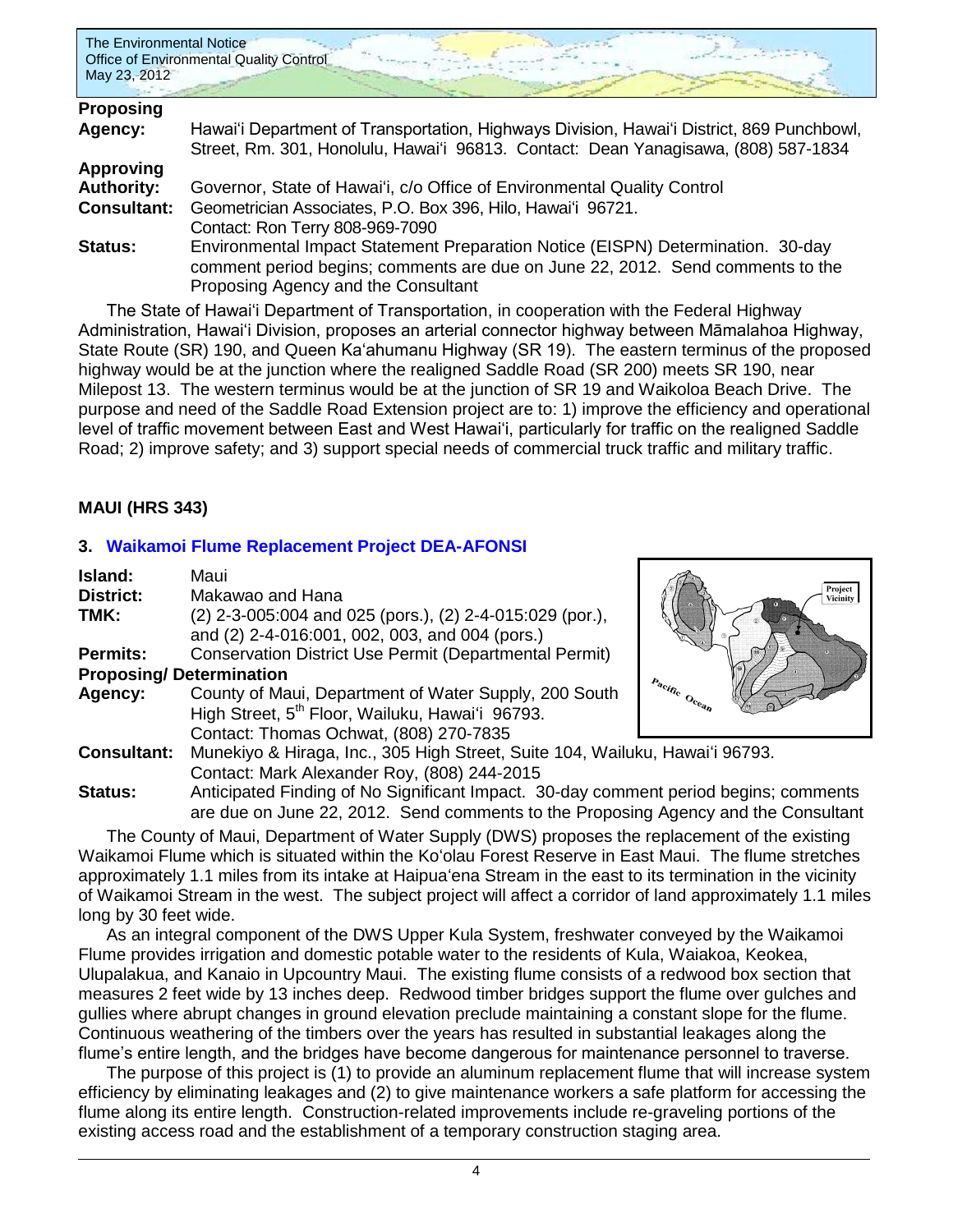

Applicable triggers for the preparation and processing of an Environmental Assessment (EA), pursuant to Chapter 343, Hawaiʻi Revised Statutes (HRS) include the use of the Conservation District, State and County funds, and State and County lands.

### **OʻAHU (HRS 343)**

# **4. [Bayview Street Relief Drain Project](http://oeqc.doh.hawaii.gov/Shared%20Documents/EA_and_EIS_Online_Library/Oahu/2010s/2012-05-23-FEA-Bayview-Street-Relief-Drain-Project.pdf) FEA-FONSI**

| <b>Island:</b>   | Oʻahu.                                                    |
|------------------|-----------------------------------------------------------|
| <b>District:</b> | Wai'anae                                                  |
| TMK:             | Portions of 8-5-08: 35, 36, 43, 44, 45, 49, and 8-5-01:62 |
| <b>Permits:</b>  | May require Department of Health (DOH), Section 401,      |
|                  | Clean Water Act, Water Quality Certification; DOH Noise   |
|                  |                                                           |

**Realth (DOH), Section 401, Section 401,** Quality Certification; DOH Noise Permit; DOH Community Noise Permit; National Pollutant Discharge Elimination System (NPDES) permit from DOH; City and County of Honolulu, Department of



Planning and Permitting (DPP), Grading and Trenching construction permits; DPP Traffic Review Branch approval of traffic control plan; Department of Parks and Recreation approval for work within Pōka'ī Bay Beach Park; May require Army Corps of Engineers, Department of Army Permit, Section 404, Clean Water Act; Notification and reporting of any changes to the inventory of stormwater outlets under the City and County municipal stormwater permit (NPDES Permit No. HI S000002)

### **Proposing/ Determination**

**Agency:** City and County of Honolulu, Department of Design and Construction, 650 South King Street, 15th Floor, Honolulu, Hawai'i 96813. Contact: Gary Kam, (808)768-8819 **Consultant:** Bow Engineering & Development, Inc., 1953 S. Beretania Street, PH-A, Honolulu, Hawaiʻi 96826. Contact: Ezra Lum, 808-941-8853 ext. 114

**Status:** Finding of No Significant Impact (FONSI) Determination

The City and County of Honolulu Department of Design and Construction plans to construct storm drainage improvements between Farrington Highway and Pōka'ī Bay in Wai'anae on the Leeward side of O'ahu. The proposed drainage improvements would replace a portion of an existing drainage system that currently serves the area around Bayview Street and a portion of Wai'anae Valley Road. The existing drainage system has inadequate capacity to service the project area, and residents in the area have documented flooding problems. The proposed drainage improvements would increase the drainage system capacity with the use of High Density Polyethylene Pipes (HDPE) and concrete drain boxes of varying sizes. The proposed improvements would occur predominantly along the previous alignment along existing right-of-way, though more extensive trenching would be required to accommodate the larger pipes.

In February 2005, a Draft Environmental Assessment was issued for environmental review of an alternate alignment that would redirect drainage to an existing unlined drainage channel, which discharges south of Pōka'ī Bay and Kāne'īlio Point and has been in service for over 20-years with an established National Pollutant Discharge Elimination System (NPDES) permit. To minimize potential impacts to unknown historic or cultural remains, the current Bayview Street Relief Drain Project would construct the drainage improvements along the existing alignment.

The environmental impacts of the proposed alignment are not expected to be significant with implementation of appropriate mitigation measures. Construction activities are anticipated to have shortterm noise, erosion, traffic, and air quality impacts in the surrounding area. Compliance with State and City and County rules and regulations would minimize these construction-related impacts. Potential impacts to cultural resources would be minimized with implementation of mitigation. No significant longterm effects from project implementation are anticipated.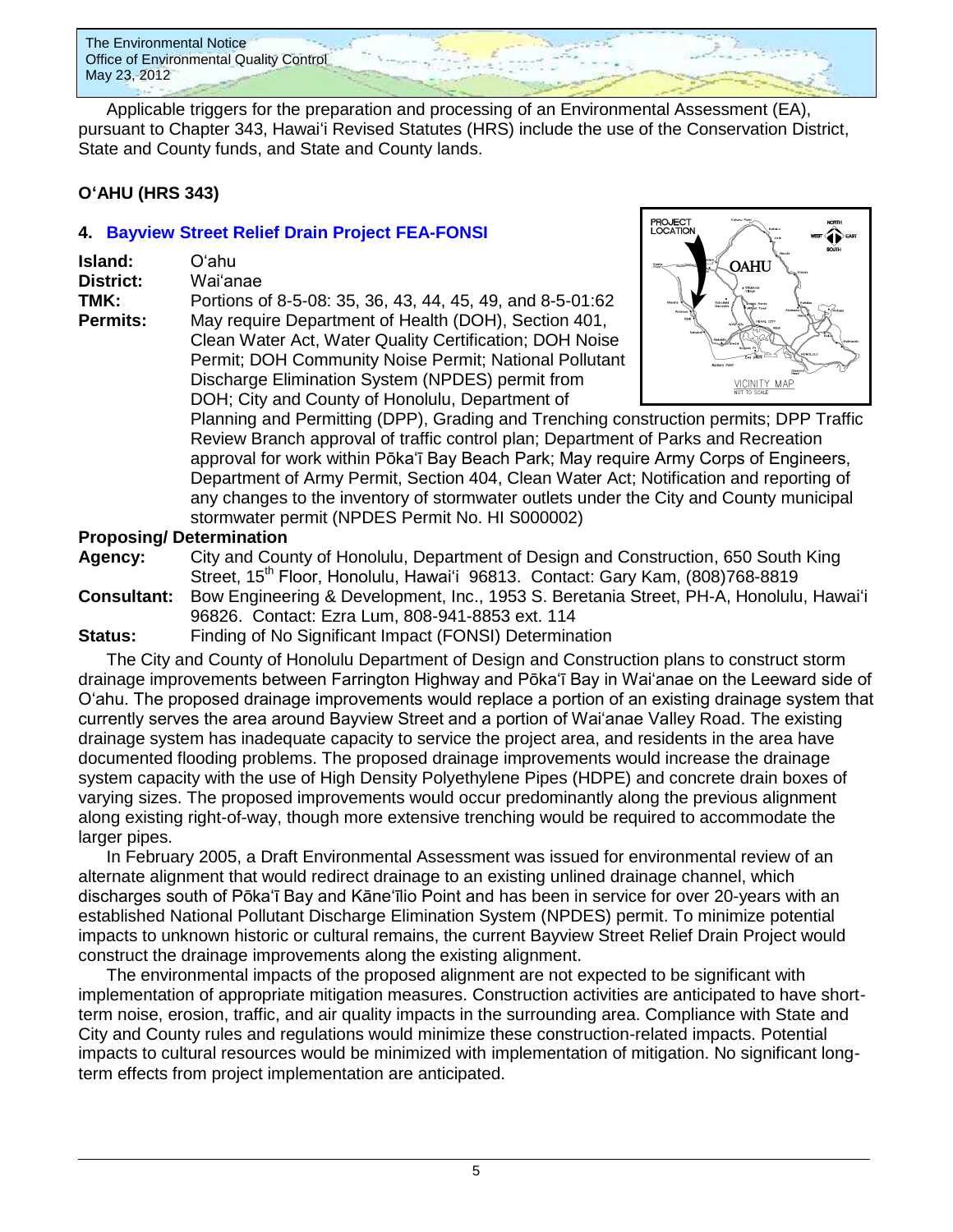### **5. [Pali Golf Course Maintenance Facility](http://oeqc.doh.hawaii.gov/Shared%20Documents/EA_and_EIS_Online_Library/Oahu/2010s/2012-05-23-FEA-Pali-Golf-Course-Maintenance-Facility.pdf) FEA-FONSI**

| Island:         | Oʻahu                                                                       |
|-----------------|-----------------------------------------------------------------------------|
| District:       | Ko'olaupoko                                                                 |
| TMK:            | $(1)$ 4-5-035:001                                                           |
| <b>Permits:</b> | <b>Conservation District Use Permit; NPDES Permit;</b>                      |
|                 | <b>Building Permit; Grading Permit</b>                                      |
|                 | <b>Proposing/Determination</b>                                              |
| Agency:         | City and County of Honolulu, Department of Design and                       |
|                 | Construction, 650 S. King Street, 11 <sup>th</sup> Floor, Honolulu, Hawai'i |

96813**.** Contact: Anthony Macawile, (808) 768-8404 **Consultant:** Wil Chee – Planning & Environmental, 1018 Palm Drive, Honolulu, HI 96814. Contact: Celia Shen, (808) 596-4688 **Status:** Finding of No Significant Impact (FONSI) Determination



The Proposed Action is to construct three maintenance and storage buildings, as well as a small parking area for golf course maintenance vehicles at the Pali Golf Course. The maintenance buildings will be used for vehicle storage, fuel storage, maintenance equipment storage, equipment supply storage, irrigation supply storage, fertilizer and pesticide storage, equipment washing, and golf course maintenance administrative functions. The project is located within Pali Golf Course (immediately south of Hole 10), on the windward side of O'ahu.

The purpose of the Proposed Action is to provide new, modern maintenance facilities to replace existing, inadequate facilities and to relocate maintenance operations closer to the clubhouse and other golf course administrative functions. The project is needed to improve maintenance efficiency at the golf course. Currently, maintenance operations, vehicles, and equipment are housed in a run-down maintenance shed adjacent to Old Pali Road. The poor condition of current maintenance facilities is adversely affecting operations and the efficiency of course maintenance functions.

Based on information compiled and analyzed during preparation of the EA, the project is not expected to have any significant adverse impacts on the natural or man-made environment. Therefore, the City and County of Honolulu, Department of Design and Construction has issued a Finding of No Significant Impact (FONSI) for the Proposed Action; an Environmental Impact Statement will not be required.

# **6. [Royal Hawaiian Market Place FEA-FONSI](http://oeqc.doh.hawaii.gov/Shared%20Documents/EA_and_EIS_Online_Library/Oahu/2010s/2012-05-23-Royal-Hawaiian-Market-Place.pdf)**

| Island:            | O'ahu                                                                                         |      |
|--------------------|-----------------------------------------------------------------------------------------------|------|
| <b>District:</b>   | Honolulu                                                                                      |      |
| TMK:               | $(1)$ 2-6-19:13 and 14                                                                        |      |
| <b>Permits:</b>    | Waikiki Special District Permit (Major), Conditional Use                                      |      |
|                    | Permit (Minor) for Joint Development, Surface                                                 | Oahu |
|                    | Encroachment Variance, NPDES Permit (Construction                                             |      |
|                    | Activities), Construction Noise Permit, Building and other                                    |      |
|                    | <b>Ministerial Permits</b>                                                                    |      |
| <b>Applicant:</b>  | Royal Hawaiian Market Place, Inc., 333 Royal Hawaiian Avenue, Honolulu, Hawai'i               |      |
|                    | 96815. Contact: Tony D.H. Ji, (808) 921-2700                                                  |      |
| <b>Approving</b>   |                                                                                               |      |
| Agency:            | Department of Planning and Permitting, City and County of Honolulu, 650 South King            |      |
|                    | Street, 7 <sup>th</sup> Floor, Honolulu, Hawai'i 96813. Contact: Kiyomi Oyama, (808) 768-8034 |      |
| <b>Consultant:</b> | Roy K. Yamamoto Architect, AIA, Inc., 1580 Makaloa Street, Suite 788, Honolulu, Hawai'i       |      |
|                    | 96814. Contact: Lorena Yamamoto, (808) 942-3666 ext. 16                                       |      |
| Status:            | Finding of No Significant Impact (FONSI) Determination                                        |      |

The proposed action is to remove about 20 existing commercial kiosks and two access driveways and construction of a two-storey commercial building consisting of about 4,775 square feet of floor area on two jointly developed lots. The existing 218-square-foot, one storey structure on the corner of Lauʻula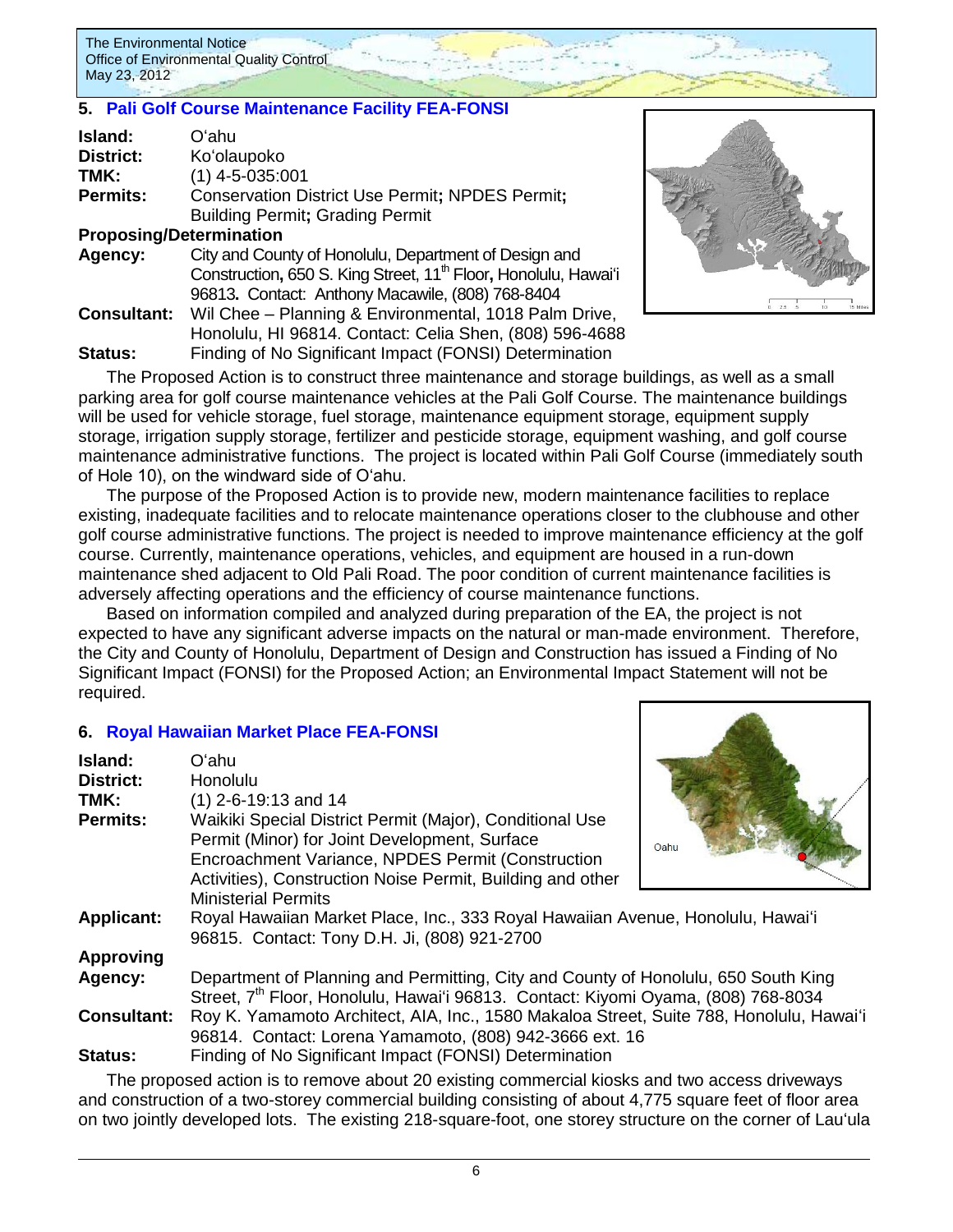Street and Royal Hawaiian Avenue will be retained and incorporated into the final development. A new driveway will be constructed to provide access for the required off-street loading stall. The project will comply with the appropriate Building Code and City and County of Honolulu rules and regulations for development within the described flood zones, and the project construction will proceed under archaeological monitoring program. Construction-related traffic, air, and noise impacts will be short-term in nature. No significant adverse impacts, cumulative impacts, and secondary impacts are anticipated from the proposed improvements.

# **7. [Waimalu Wastewater Pump Station Force Main DEA-AFONSI](http://oeqc.doh.hawaii.gov/Shared%20Documents/EA_and_EIS_Online_Library/Oahu/2010s/2012-05-23-DEA-Waimalu-Wastewater-Pump-Station.pdf)**

| Oʻahu                                                                                                          |                                                                                                                                                                                                                                                   |
|----------------------------------------------------------------------------------------------------------------|---------------------------------------------------------------------------------------------------------------------------------------------------------------------------------------------------------------------------------------------------|
| The project area consists of the State right-of-way (ROW)<br>on Kamehameha Highway between Waimalu Stream      |                                                                                                                                                                                                                                                   |
| crossing and Kuleana Road, and extends approximately<br>30 feet beyond the State ROW within the Neal Blaisdell |                                                                                                                                                                                                                                                   |
| boundary for the Waimalu Wastewater Pump Station.                                                              |                                                                                                                                                                                                                                                   |
| Permit to Excavate, Grubbing, Grading, and Stockpiling                                                         |                                                                                                                                                                                                                                                   |
|                                                                                                                | 'Ewa<br>Park. The project area also includes the property<br>Construction Plans Approval, Building Permit, Public ROW<br>Permit, Special Management Area Permit, Construction Dewa<br>Permit, Street Heane Permit, Community Noise Permit for Co. |



atering Permit, Right-of-Entry nt, Community Noise Permit for Construction Activities, Community Noise Variance, National Pollutant Discharge Elimination System (NPDES) Construction Dewatering Permit, NPDES Construction Stormwater Discharge, Construction Plan Approval and Use, Occupancy Agreement to Perform Work Upon a State Highway, Conformance with Accessibility Guidelines, and Environmental Assessment.

# **Proposing/Determination**

- **Agency:** City and County of Honolulu, Department of Design and Construction, Wastewater Division, 650 South King Street, Honolulu, Hawaiʻi 96813. Contact: Jocelyn Okino, (808) 768-8796.
- **Consultant:** AECOM, 1001 Bishop Street, Suite 1600, Honolulu, Hawaiʻi 96813. Contact: Lambert Yamashita, (808) 529-7248.

### **Status:** Anticipated Finding of No Significant Impact. 30-day comment period begins; comments are due on June 22, 2012. Send comments to the Proposing Agency and the Consultant

As part of the Force Main Spill Contingency Program under the 2010 Consent Decree between the United States Environmental Protection Agency (US EPA), State of Hawaiʻi, Department of Health (DOH), and the City and County of Honolulu (CCH), CCH is required to submit a plan describing how wastewater flows would be diverted from the Waimalu Wastewater Pump Station Force Main in the event of failure. The CCH Department of Environmental Services (ENV) is planning for the construction of a new force main to provide redundancy to allow for the rehabilitation and/or replacement of the existing air bleeder assembly to be in compliance with the 2010 Consent Decree.

Of the five alternatives discussed in the *Honouliuli/Waipahu/Pearl City Wastewater Facilities Plan, Design Alternatives Report*, the preferred alternative is Alternative 1B, which proposes to construct a new force main using horizontal directional drilling method for the FM extending west on the makai side of Kamehameha Highway within the Neal Blaisdell Park and the State right-of-way and a 45 degree bend across the Kuleana Road using pilot-tube micro tunneling (PTMT) method.

During construction, the project would result in temporary noise, air quality, and traffic impacts. These impacts would shift to different locations within the project area as each FM segment is completed. The degree of impacts for each technology—HDD and PTMT—would be generally comparable. There would be minimal disruption to sewer service. Major sources of noise include sheet pile driving, pavement saw cutting, operating pumps and generators, compaction equipment, and other construction equipment. There would not be significant odors during construction, as temporary bypass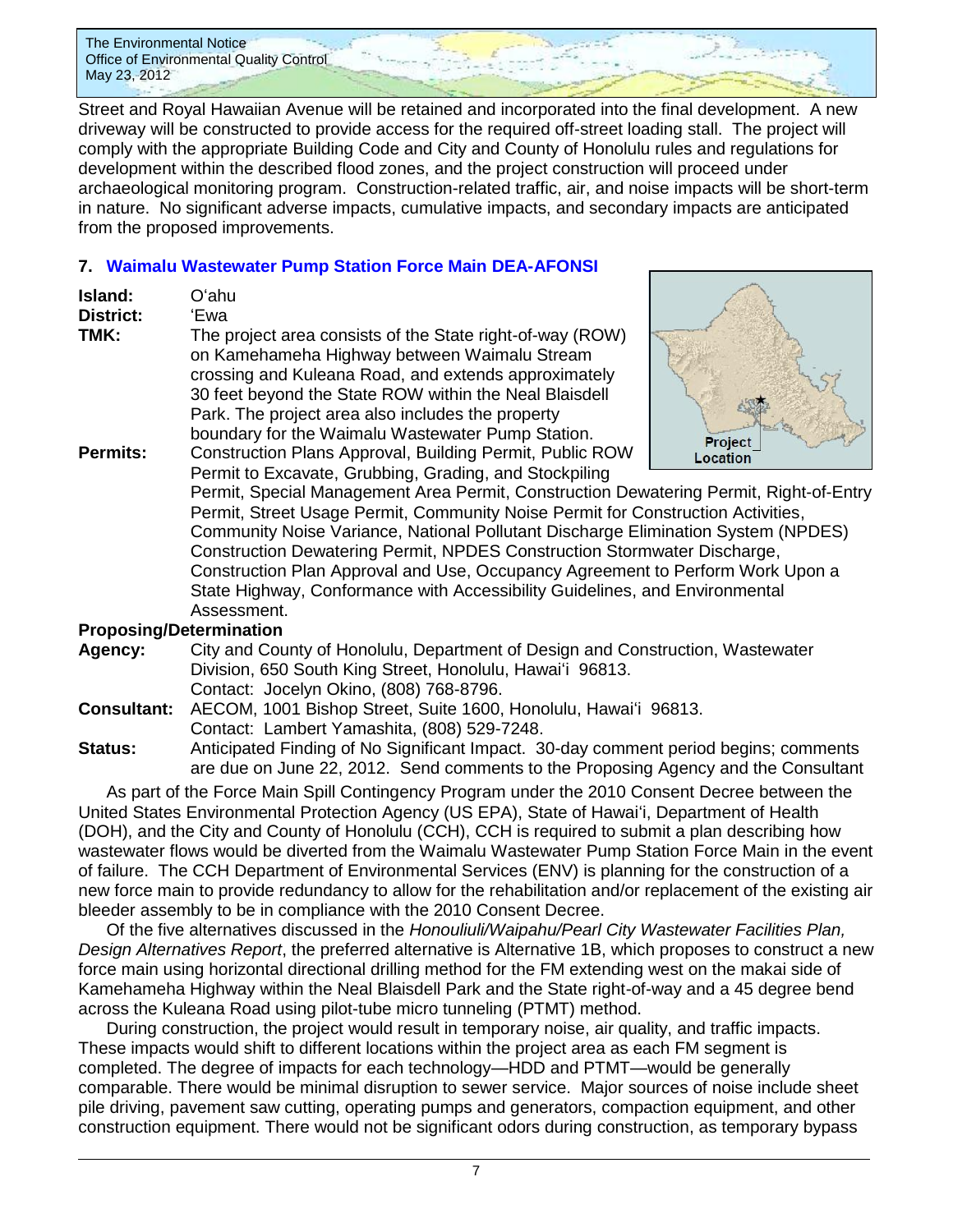lines would be provided, and sewage would generally not be exposed to the atmosphere. Construction work would likely result in fugitive dust. The air quality impacts would be temporary and would cease upon completion of the construction. Because the project area is within the public right-of-way, lane closures and traffic diversion would result in short-term impacts to Kamehameha Highway users. There are no known cultural activities in the project area.

# **8. Prospect Street Rockslide Mitigation [Improvements FEA-FONSI](http://oeqc.doh.hawaii.gov/Shared%20Documents/EA_and_EIS_Online_Library/Oahu/2010s/2012-05-23-FEA-Prospect-Street-Rock-Slide-Inspection-Mitigation-Improvements.pdf)**

| Island:          | Oʻahu                                              |
|------------------|----------------------------------------------------|
| <b>District:</b> | Honolulu                                           |
| TMK:             | 2-2-005:001                                        |
| <b>Permits:</b>  | Special District Permit (Minor), Grading Permit,   |
|                  | <b>Trenching Permit</b>                            |
|                  | <b>Proposing/Determination</b>                     |
| Agency:          | City & County of Honolulu, Department of Design    |
|                  | Construction, 650 South King Street, 11th Floor, H |



| Agency: | $\frac{0}{1}$ b $\frac{10}{10}$ Miles<br>يعسر<br>City & County of Honolulu, Department of Design &  |
|---------|-----------------------------------------------------------------------------------------------------|
|         | Construction, 650 South King Street, 11th Floor, Honolulu, Hawai'i 96813.                           |
|         | Contact: Michael Yee, 808-768-8833                                                                  |
|         | <b>Consultant:</b> AECOM Technical Services, Inc. 1001 Bishop Street, Suite 1600, Honolulu, Hawai'i |
|         | 96813-3920. Contact: Ardalan Nikou, 808-529-7223                                                    |
| Status: | Finding of No Significant Impact (FONSI)                                                            |

The City and County of Honolulu proposes the Rockslide Potential Inspection and Mitigative Improvements project to mitigate rockfall hazard along Prospect Street in order to reduce the threats to public health and safety by implementation of rockfall protection measures that would be installed within the City and County right-of-way. The existing slope has a multitude of potentially hazardous rocks, creating a high potential for rockfalls to reach the roadway. Rockfall mitigation is needed to reduce these identified risks to public health and safety for users along Prospect Street. The proposed action includes installing rockfall impact fences, concrete jersey barriers, draped wire mesh, and shoulder widening

along Prospect Street. To determine whether the Proposed Action would have a significant impact on the human, natural, or historic environments, the project, its anticipated direct and indirect effects, and the short-term, longterm, and cumulative impacts have been evaluated. Based on the discussion of impacts and mitigation measures contained in the EA and the evaluation of the significance criteria, it has been determined that the proposed project would not have a significant adverse impact on the environment. Therefore, a Finding of No Significant Impact has been issued.

# **KAUAʻI (HRS 343)**

# **9. Mānā [Plain Wetland Restoration Project](http://oeqc.doh.hawaii.gov/Shared%20Documents/EA_and_EIS_Online_Library/Kauai/2010s/2012-05-23-DEA-Mana-Plain-Wetland-Restoration.pdf) DEA-AFONSI**

| Island:         | <b>Kaua</b> 'i                                            |
|-----------------|-----------------------------------------------------------|
| District:       | Waimea                                                    |
| TMK:            | (4) 1-2-2: portion 1                                      |
| <b>Permits:</b> | County of Kaua'i Grading Permit, County of Kaua'i         |
|                 | Building Permit, US Fish and Wildlife Service Division of |
|                 | Migratory Birds Take Permit, NPDES Permit,                |
|                 | Consultation with US Army Corps of Engineers,             |
|                 | Consultation with State Historic Preservation Division,   |
|                 | Section 7 Consultation with US Fish and Wildlife Service  |
|                 | <b>Proposing/Determination</b>                            |

# **Island of Kauai**

### **Agency:** State of Hawaiʻi, Department of Land and Natural Resources, Division of Forestry and Wildlife, 3060 Eiwa St. Room 306, Lihuʻe, Hawaiʻi 96766.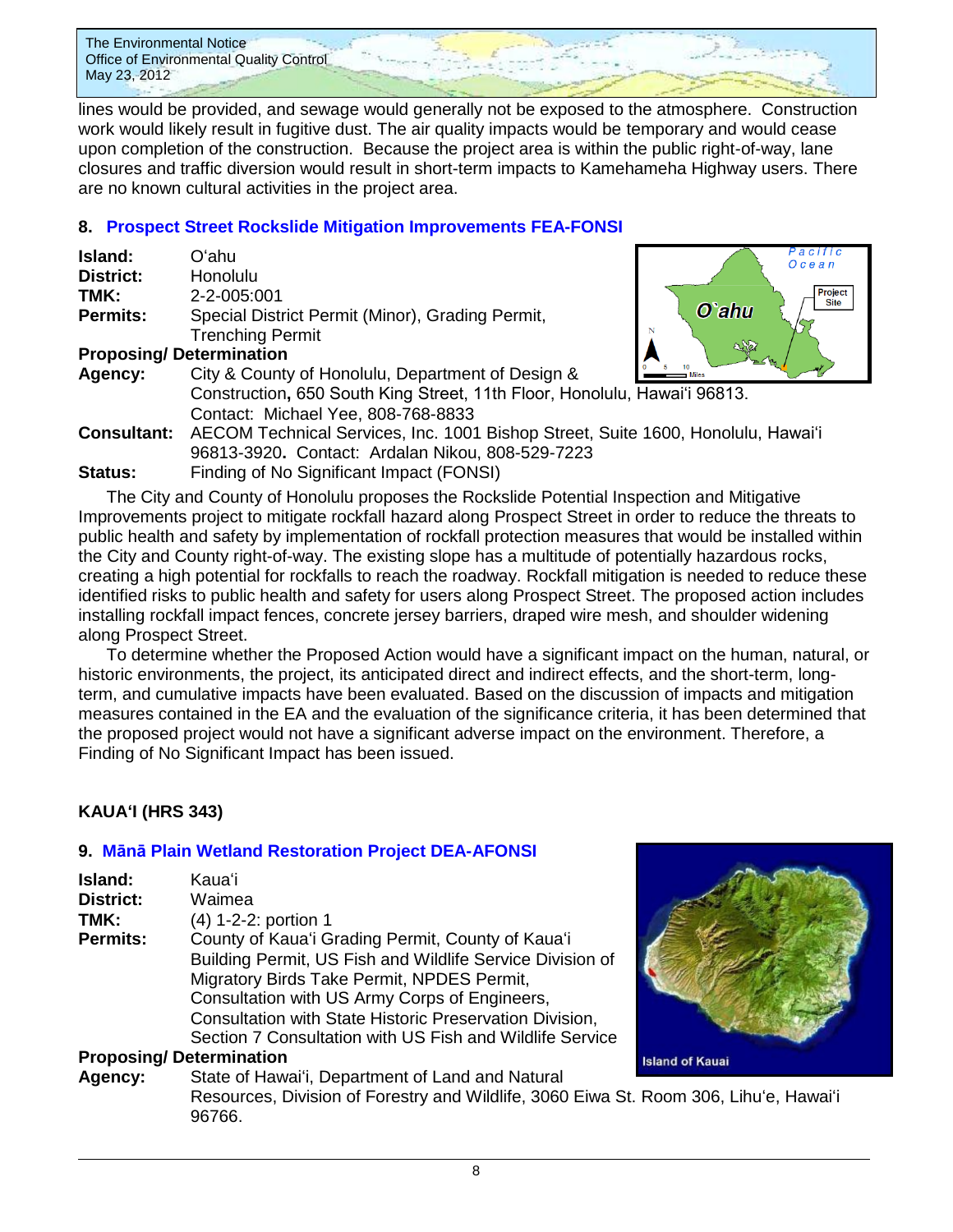

### Contact: Jason Vercelli (808) 241-3768 **Consultant:** AECOM Technical Services, Inc. 1001 Bishop Street, Suite 1600, Honolulu, Hawai'i 96813-3920**.** Contact: Ardalan Nikou, 808-529-7223 **Status:** Anticipated Finding of No Significant Impact. 30-day comment period begins; comments are due on June 22, 2012. Send comments to the Proposing Agency and the Consultant

The State of Hawai'i, Department of Land and Natural Resources, Division of Forestry and Wildlife (DOFAW) is proposing to restore native wetland and associated uplands on 105 acres of the Mānā Plains Forest Reserve. This project will restore managed wetlands on a portion of the historical "Mānā Swamp" and will provide additional habitat to enhance DOFAW's conservation and recovery efforts for the four endangered endemic Hawaiian waterbirds. Designated as a core wetland area in the Revised Recovery Plan for Hawaiian Waterbirds, this project will play an integral role in the recovery of endangered Hawaiian waterbirds. This project will also increase environmental education opportunities for local residents and visitors. These opportunities will focus on the natural and cultural resources of the Mānā Plain. The proposed action includes removing of non-native, invasive vegetation, contouring of wetland basins, installing a water delivery system, re-vegetating and seeding of native plants, and constructing a visitor center, pedestrian trails, interpretive signs, and a maintenance baseyard. The project is not expected to have negative direct, indirect, secondary or cumulative impacts on environmental resources. Best management practices and other measures will be implemented to reduce potential impacts.

# **NEPA NOTICES**

### **10. Lyman Road Complex at Schofield Barracks Military Reservation Environmental Assessment and Draft Finding of No Significant Impact, Oʻahu, Hawaiʻi**

| Island:         | Oʻahu        |
|-----------------|--------------|
| District:       | Wahiawa      |
| TMK:            | 77001001     |
| <b>Permits:</b> | <b>NPDES</b> |

### **Proposing/Determination**

- **Agency:** United States Army Garrison, Hawaiʻi, Directorate of Public Works, Environmental Division (IMPC-HAW-PWE), 948 Santos Dumont Avenue, Wheeler Army Airfield, Schofield Barracks, Hawaiʻi 96857-5013. Contact: Dale Kanehisa (808) 656-5670
- **Status:** The EA/Draft FNSI comment period ends June 22, 2012. Address comments to the Proposing Agency.

In accordance with the National Environmental Policy Act, the US Army Garrison, Hawaiʻi (Army) prepared an environmental assessment (EA) to assess the potential environmental and socioeconomic impacts associated with the proposed construction of the Lyman Road Complex at Schofield Barracks Military Reservation (SBMR), Oʻahu, Hawaiʻi.

The proposed action would provide permanent, consolidated facilities at SBMR to support the Army's 25 $\mathrm{^{m}}$ Infantry Division (ID) operational mandate. The need for the proposed action is to provide facilities to support the mission objectives of the 25<sup>th</sup> ID in an effective and efficient manner. The proposed complex would be located along Lyman Road within SBMR, and would include barracks, battalion and brigade headquarters, company operating facilities, hardstands, parking structures, central plants, storage facilities and infrastructure upgrades.

Based on the information analyzed, the EA concludes that the proposed action would not result in any significant direct, indirect or cumulative impacts on the quality of the natural or human environment. Accordingly, the Army has prepared a Draft Finding of No Significant Impact (FNSI).

Copies of the EA and Draft FNSI are available for review at the Hawaiʻi State Library, Mililani Public Library, and Wahiawa Public Library. Copies can also be obtained by contacting Dale Kanehisa at 808-656-5670 or [dale.kanehisa@us.army.mil.](mailto:dale.kanehisa@us.army.mil) Written comments on the EA and Draft FNSI can be submitted to the Directorate of Public Works at the email address above or mailed to: Directorate of Public Works, Environmental Division (IMPC-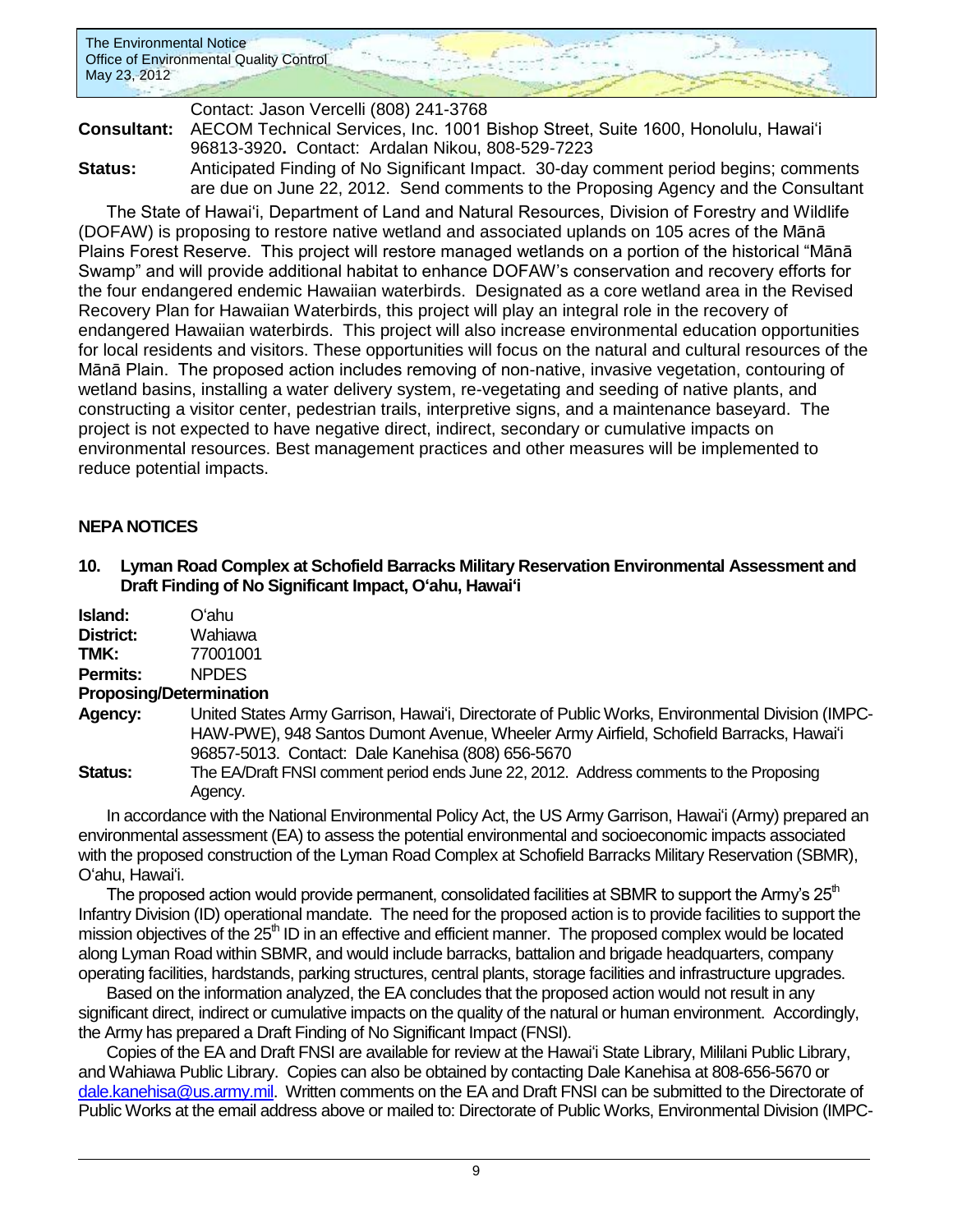

HAW-PWE), Attn: Ms. Dale Kanehisa, 948 Santos Dumont Avenue, Building 105, Wheeler Army Airfield, Schofield Barracks, Hawaiʻi 96857-5013.

### **11. Mokuhinia Ecosystem Restoration Project Public Scoping Meeting in Lahaina**

| Island:     | Maui                                                                                      |
|-------------|-------------------------------------------------------------------------------------------|
| District:   | Lahaina                                                                                   |
| TMK:        | $(2)4 - 6 - 007$ : 2, $(2)4 - 6 - 007$ : 36, $(2)4 - 6 - 007$ : 37, $(2)4 - 6 - 007$ : 38 |
| Proposing   |                                                                                           |
| Agency:     | U.S. Army Corps of Engineers, Honolulu District, ATTN: CEPOH-PP-C, Building 230, Fort     |
|             | Shafter, Hawai'i 96858. Contact: Athline Clark, (808) 835-4032                            |
| Consultant: | CH2M HILL, 1132 Bishop Street, Suite 1100, Honolulu, Hawai'i 96817. (808) 440-0275        |
|             |                                                                                           |

**Status:** Notice of Public Scoping Meeting

The County of Maui and the U.S. Army Corps of Engineers (USACE) are currently conducting a feasibility study for the proposed Mokuhinia Ecosystem Restoration Project in the town of Lahaina on the island of Maui, Hawaiʻi. The purpose of the proposed project is to restore Loko o Mokuhinia, the large, spring-fed wetland that surrounded the ancient island of Mokuʻula. The proposed project would restore the aquatic ecosystem functions and processes of Loko o Mokuhinia to the extent feasible, given the current development and alteration in the project area. As part of the feasibility study, USACE will evaluate the opportunities to conduct aquatic ecosystem restoration, consistent with the project goal and objectives and within the authority of the USACE Civil Works Program, and conduct an environmental assessment. The results of the feasibility study will be presented in a Feasibility Report and integrated Environmental Assessment (EA). As part of the planning process for the proposed Mokuhinia Ecosystem Restoration Project, USACE is seeking input from affected federal, state and local agencies; Native Hawaiian organizations, individuals and practitioners; and other interested private organizations and parties, consistent with the intent of the National Environmental Policy Act (NEPA), Section 106 of the National Historic Preservation Act (NHPA), and Hawaiʻi Revised Statutes (HRS) Chapter 343.

The public is invited to attend a scoping meeting on Wednesday, May 30, 2012 from 6:30 p.m. to 8:30 p.m. at the Lahaina Civic Center (1840 Honoapiʻilani Hwy., Lahaina, Maui, HI 96761). For more information, please contact Ms. Athline Clark, U.S. Army Corps of Engineers, Honolulu District, Bldg 230, Ft. Shafter, Hawaiʻi 96858- 5440, (808)835-4032.

# **COASTAL ZONE MANAGEMENT NOTICES**

### **Special Management Area (SMA) Minor Permits**

The SMA Minor permits below have been approved or are pending approval (HRS 205A-30). For more information, contact the county/state Planning Department. Honolulu (523-4131); Hawaiʻi (961-8288); Kauaʻi (241- 6677); Maui (270-7735); Kakaʻako or Kalaeloa Community Development District (587-2840).

| <b>Location (TMK)</b>          | <b>Description (File No.)</b>                                                        | <b>Applicant/Agent</b>       |
|--------------------------------|--------------------------------------------------------------------------------------|------------------------------|
| Kaua'i: (5-5-001: 012)         | Construct 6-foot High Wood Fence along<br>Property Boundaries (SMA(M)-2012-22)       | Nathan Hamar                 |
| Maui: (4-3-003: 015)           | Removal of Unstable Soil (SM2 20120051)                                              | Kahana Sunset AOAO           |
| Maui: Kihei (3-9-005: 026)     | Transient Vacation Rental (TVR) Re-Roof<br>and Install Voltaic Panels (SM2 20120052) | Nellie's on Maui, LTD        |
| Maui: Kihei (3-9-012: 009)     | Repair Current Residence (SM2 20120053)                                              | Nicolaos Papadopoulos        |
| Maui: Wailuku (3-2-020: 058)   | Main Dwelling/Garage (SM2 20120054)                                                  | Carey Tanaka                 |
| Maui: Kapalua (4-2-001: 030)   | Install Underground Pipes (SM2 20120055)                                             | Satish K. Gholkar            |
| Maui: Kapalua (4-2-001: 024)   | <b>Apartment Addition/Alteration (SM2</b><br>20120056)                               | Nicholas T. Wagner           |
| Maui: Haiku (2-7-013: 076)     | <b>Construct Concrete Driveway (SM2</b><br>20120057)                                 | Wilbur Wong, TR              |
| Moloka'i: (5-3-009: 017)       | Molokai General Hospital Therapy Pool (SM6<br>2012003)                               | Molokai General Hospital     |
| O'ahu: Punalu'u (5-3-008: 001) | Installation of Emergency Generator<br>(2012/SMA-13)                                 | Verizon Wireless/Mike Beason |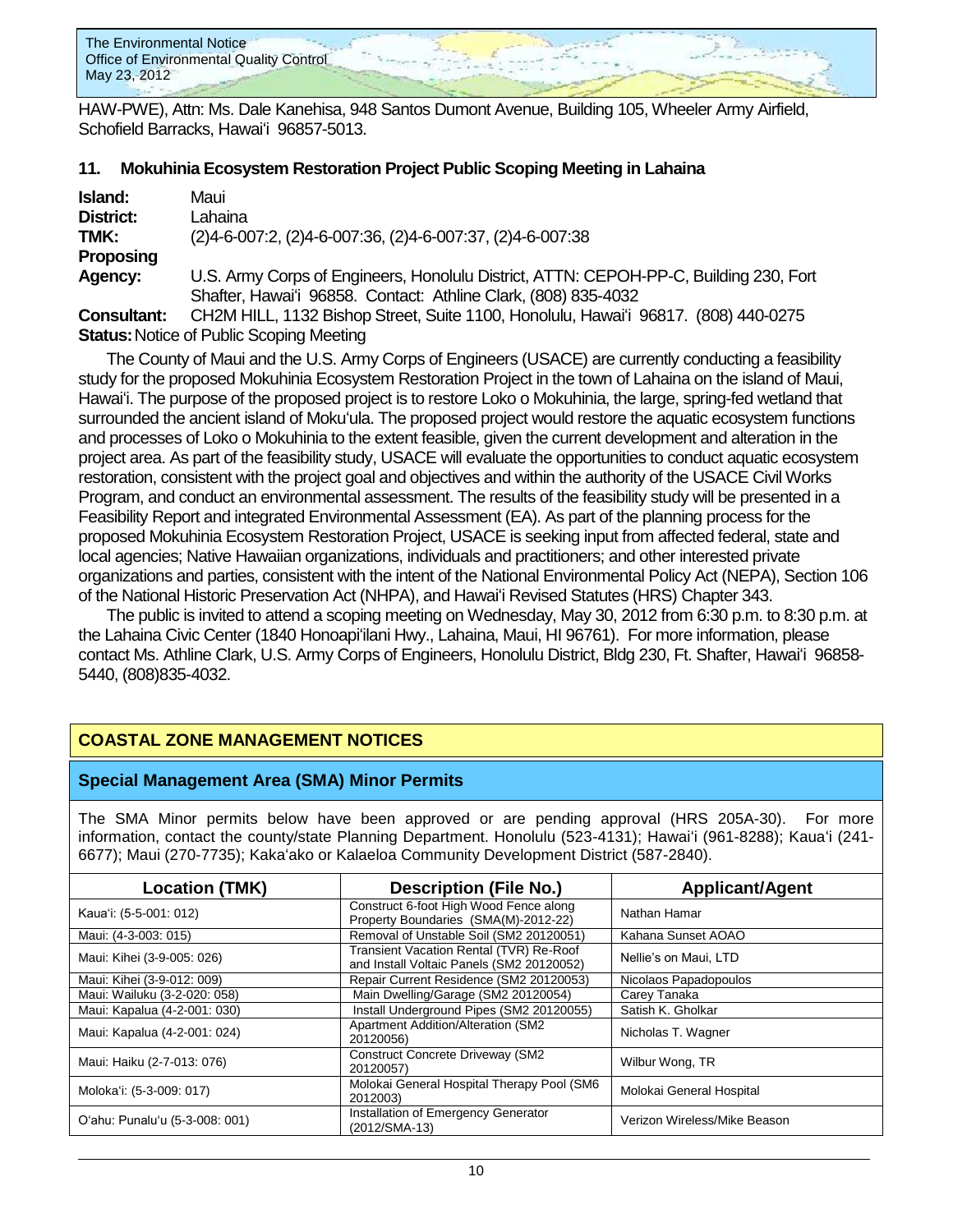# **SHORELINE NOTICES**

### **Shoreline Certification Applications**

The shoreline certification applications above are available for review at the DLNR Offices on Kauaʻi, Hawaiʻi, Maui, and Honolulu, 1151 Punchbowl Street, Room 220 (HRS 205A-42 and HAR 13-222-12). All comments shall be submitted in writing to the State Land Surveyor, 1151 Punchbowl Street, Room 210, Honolulu, HI 96813 and postmarked no later than 15 calendar days from the date of the public notice of the application. For more information, call Ian Hirokawa at 587-0420.

| File No. | <b>Date</b> | Location                                                                                                                                                                                                                                                                                                     | <b>Applicant/Owner</b>                          | TMK                        |
|----------|-------------|--------------------------------------------------------------------------------------------------------------------------------------------------------------------------------------------------------------------------------------------------------------------------------------------------------------|-------------------------------------------------|----------------------------|
| OA-1494  | 5/4/12      | Unit A of "61-637 Kamehameha Highway" as shown on<br>Condominium Map 4869 situate at Kawailoa, Waialua,<br>Oʻahu<br>Address: 61-237 Kamehameha Highway Unit A<br>Purpose: Building setback requirement                                                                                                       | Jaime F. Alimboyoguen/<br>Douglas Giannetti     | 6-1-003:024 &<br>042 CPR 1 |
| MA-510   | 5/10/12     | Lot 8-A of the Pu'unoa Subdivision No. 2 being portions of<br>Royal Patent 1174, Land Commission Award 352, Apana 6<br>to Serang Alias Lani and Grant 8664, Apana 2 to Pioneer<br>Mill Co. situate at Kainehe, Lahaina, Maui<br>Address: 1047 Front Street<br>Purpose: County requirement for permit process | Akamai Land Surveying,<br>Inc./ Paul D. Gossman | 4-5-003:026                |

# **Shoreline Certifications and Rejections**

The shoreline notices below have been proposed for certification or rejection by DLNR (HRS 205A-42 and HAR 13-222-26). Any person or agency who wants to appeal shall file a notice of appeal in writing with DLNR no later than 20 calendar days from the date of this public notice. Send the appeal to the Board of Land and Natural Resource, 1151 Punchbowl Street, Room 220, Honolulu, HI 96813.

| File No. | <b>Proposed/Rejected</b>                   | Location                                                                                                                                                                                                                                                                                                                     | <b>Applicant/Owner</b>                                    | TMK         |
|----------|--------------------------------------------|------------------------------------------------------------------------------------------------------------------------------------------------------------------------------------------------------------------------------------------------------------------------------------------------------------------------------|-----------------------------------------------------------|-------------|
| OA-1485  | <b>Proposed Shoreline</b><br>Certification | Lot 56 of Map 5 Land Court Application 1052<br>situate at Makaha, Wai'anae, O'ahu<br>Address: 84-917 Farrington Highway<br>Purpose: Building setback lines                                                                                                                                                                   | Gil P. Bumanglag/<br>Richard L. and Juliette I.<br>Hunter | 8-4-005:001 |
| KA-361   | <b>Proposed Shoreline</b><br>Certification | Lot 2-C as shown on Map 10 of Land Court<br>Application 956 situate at Koloa, Kona, Kaua'i<br>Address: 2179 Ho'one Road<br>Purpose: Determination of setback                                                                                                                                                                 | Honua Engineering,<br>Inc./ James Carl<br>Hoselton        | 2-8-017:005 |
| OA-1449  | Rejection                                  | Lot 57, Land Court Application 1052 and Lot<br>28, Portion R.P. 2243, L.C. Aw. 10613 Ap. 5 to<br>A. Paki situate at Makaha, Waianae, Oahu<br>Address: 84-905 Farrington Highway<br>Purpose: Building permit                                                                                                                  | Walter P. Thompson,<br>Inc./ Manuel Madeira               | 8-4-005:002 |
| MA-488   | Rejection                                  | Papakea Beach Resort Lot 1-A Papakea<br>Subdivision situate at Honokowai, Ka'anapali,<br>Maui<br>Address: 3543 Lower Honoapi'ilani Road<br>Purpose: Renovation purposes                                                                                                                                                      | Arthur P. Valencia/<br>Papakea Resort AOAO                | 4-4-001:055 |
| MA-489   | Rejection                                  | Lot 54 of Land Court Application 1744 as<br>shown on Map 19 "Whalers Village Shopping<br>Complex" being a portion of Royal Patent<br>2567, Land Commission Award 7715, Apana 3<br>to Lota Kamehameha situate at Hanakao'o,<br>Lahaina, Maui<br>Address: 2435 Ka'anapali Parkway<br>Purpose: Building and permitting purposes | Newcomer-Lee Land<br>Surveyors, Inc./ WV<br>Sub, LLC      | 4-4-008:001 |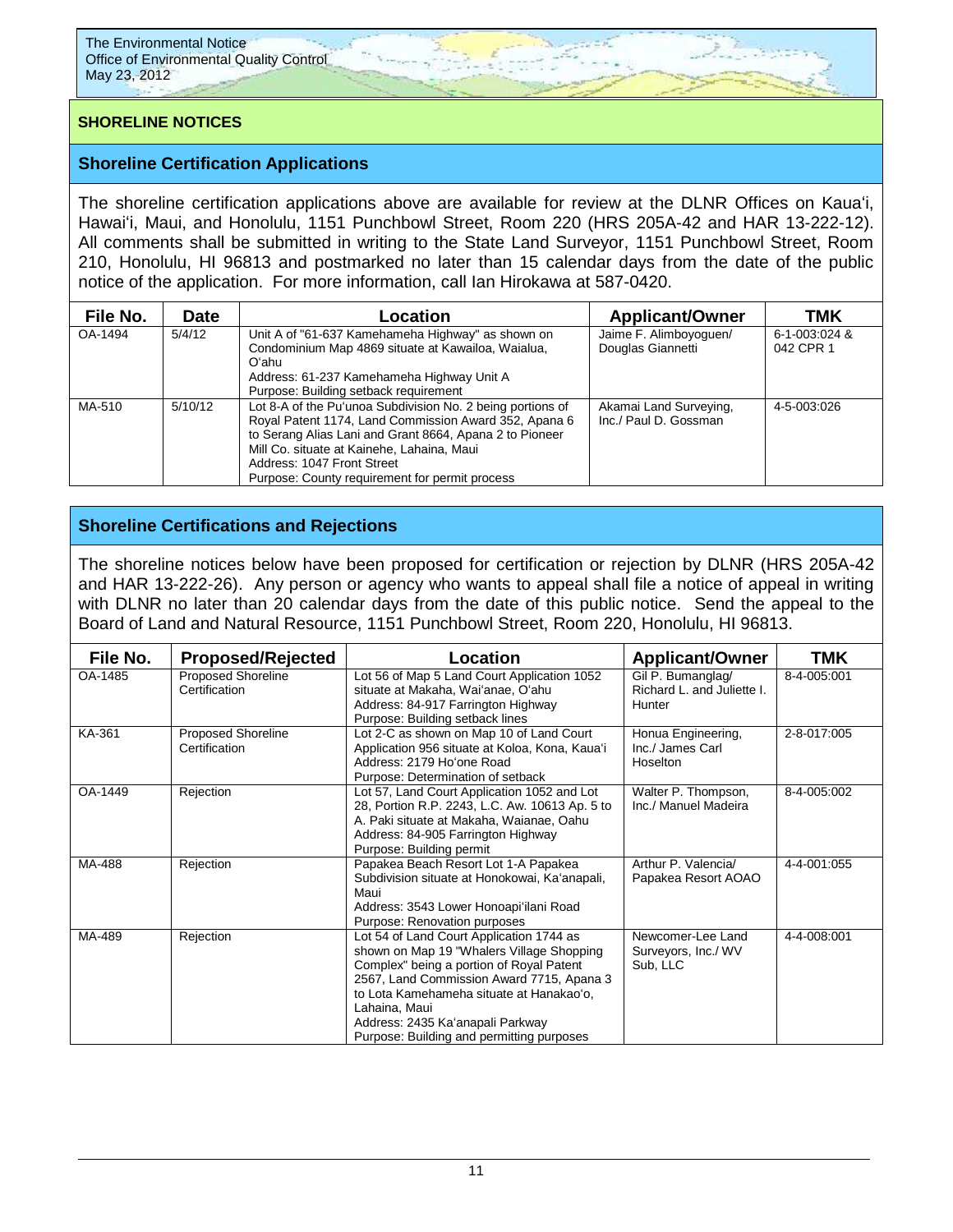# **CONSERVATION DISTRICT USE APPLICATIONS**

Persons interested in commenting on the following Conservation District Use Applications or interested in receiving notification of determinations on Conservation District Use Applications must submit comments and requests to the Department of Land and Natural Resources. Notification requests must include the following information: 1) Name and address of the requestor; 2) The application for which the requestor would like to receive notice of determination; and 3) The date the notice was initially published in the Environmental Notice. Send comments and requests to: Department of Land and Natural Resources, Office of Conservation and Coastal Lands, P.O. Box 621, Honolulu, HI 96809. DLNR will make every effort to notify those interested in the subject CDUAs. However, DLNR is not obligated to notify any person not strictly complying with the above requirements. For more information, please contact the Office of Conservation and Coastal Lands (OCCL) staff listed for each project.

| <b>PROJECT:</b>                                           | Lateral Expansion of the Phase II Kekaha Landfill at Waimea, Kaua'i,        |
|-----------------------------------------------------------|-----------------------------------------------------------------------------|
| <b>File No.:</b>                                          | CDUA KA-3625                                                                |
| <b>Name of Applicant:</b>                                 | County of Kaua'i, Dept. of Public Works, Solid Waste Division               |
| Location:                                                 | Waimea, Island of Kaua'i                                                    |
| TMK:                                                      | (4) 1-2-002:009 & (4) 1-2-002:001                                           |
| <b>Proposed Action:</b>                                   | Lateral Expansion of Phase II Kekaha Landfill                               |
| 343, HRS Determination:                                   | FEA was published in the OEQC, Environmental Notice on<br>November 23, 2007 |
| <b>Applicant's Contact:</b><br><b>OCCL Staff Contact:</b> | Julie Zimmerman, AECOM, Inc., (808) 356-5392<br>Alex J. Roy, (808) 587-0316 |

# **FEDERAL NOTICES**

### **State of Hawai'i; Regional Haze Federal Implementation Plan**

### <http://www.gpo.gov/fdsys/pkg/FR-2012-05-11/pdf/2012-11426.pdf>

The United States Environmental Protection Agency (EPA) is announcing that public hearings will be held on May 31, 2012 and June 1, 2012 for the proposed rule, ''State of Hawai'i; Regional Haze Federal Implementation Plan'', which is posted on EPA's Web site as of May 16, 2012.

**DATES:** The public hearings will be held on May 31, 2012 and June 1, 2012.

Section 169A of the Clean Air Act (CAA) establishes as a national goal the ''prevention of any future, and the remedying of any existing, impairment of visibility in mandatory Class I Federal areas which impairment results from manmade air pollution.'' Hawai'i has two Class I areas: Hawai'i Volcanoes National Park on the Big Island and Haleakala National Park on Maui.

Regional haze is visibility impairment caused by the cumulative air pollutant emissions from numerous sources over a wide geographic area. EPA's proposed Regional Haze Federal Implementation Plan (FIP) for Hawai'i will address the requirements of the CAA and EPA's regulations regarding regional haze. The proposed rule, ''State of Hawai'i; Regional Haze Federal Implementation Plan'', will be available by May 16, 2012 on the following Web site: *<http://www.epa.gov/region9/air/actions/hawaii.html>*and will subsequently be published in the **Federal Register**. The proposed rule and information on which the proposed rule relies will also be available in the docket for this action. Generally, documents in the docket for this action will be available electronically at *[www.regulations.gov](http://www.regulations.gov/)* and in hard copy at EPA Region IX, 75 Hawthorne Street San Francisco, California. While all documents in the docket are listed at *www.regulations.gov,* some information may be publicly available only at the hard copy location (e.g., copyrighted material, large maps), and some may not be publicly available in either location (e.g., CBI). To inspect the hard copy materials, please schedule an appointment during normal business hours with the contact listed below.

EPA will hold two public hearings at the following dates, times and locations to accept oral and written comments into the record: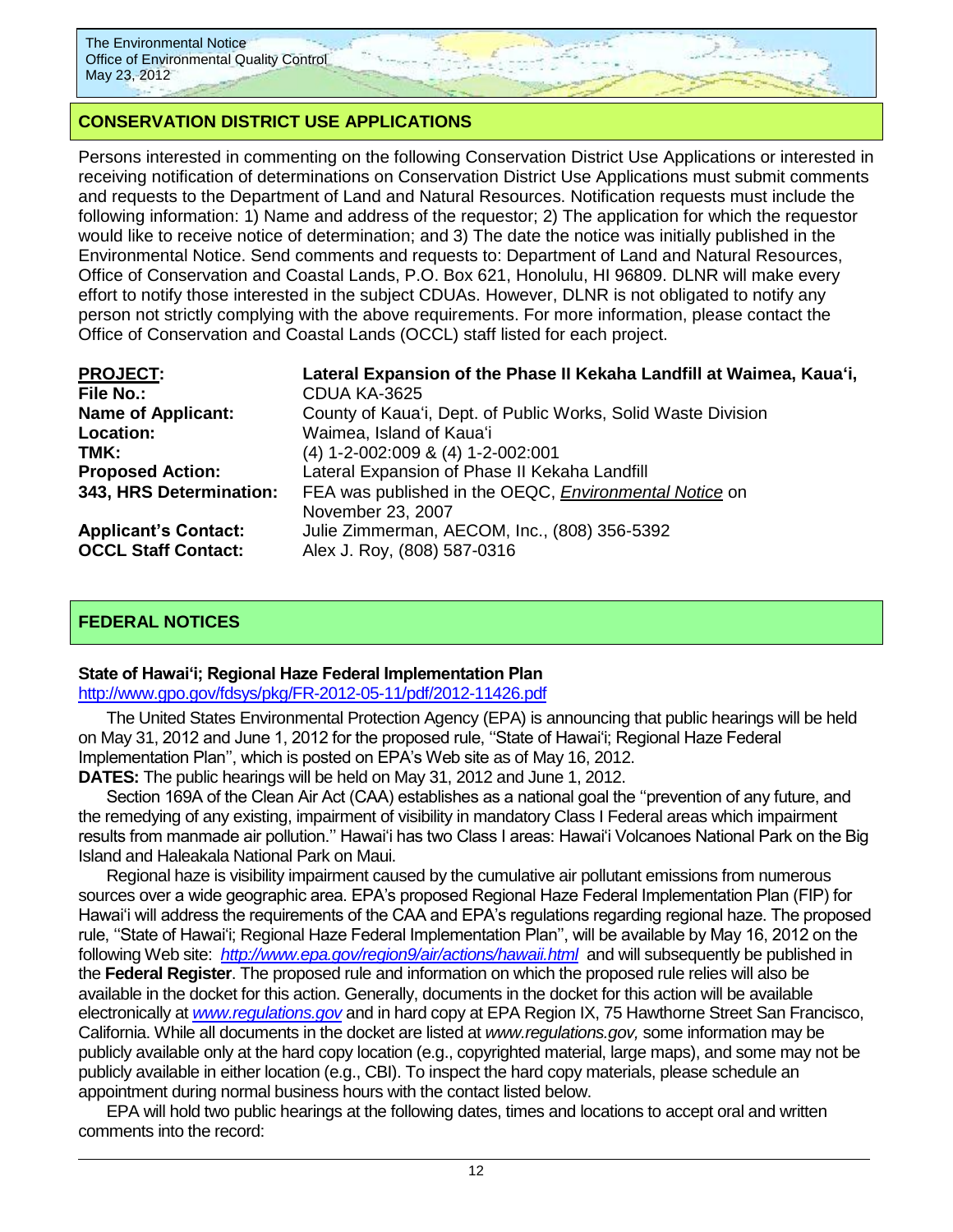| May 31, 2012.                                                                   |
|---------------------------------------------------------------------------------|
| Open House: 5:30-6:30 p.m.                                                      |
| $6:30 - 8:30$ p.m.                                                              |
| The University of Hawai'i, Maui College in the Pilina Multipurpose Room, 310 W. |
| Ka'ahumanu Ave., Kahului, Hawai'i 96732                                         |
| June 1, 2012.                                                                   |
| Open House: 4:30-5:30 p.m.                                                      |
| 5:30-7:30 p.m.                                                                  |
| Waiakea High School in the Cafeteria, 155 W. Kawili St., Hilo, Hawai'i 96720    |
|                                                                                 |

To provide opportunities for questions and discussion, EPA will hold open houses prior to the public hearings. During these open houses, EPA staff will be available to informally answer questions on our proposed action and this supplemental proposed rule. Any comments made to EPA staff during the open houses must still be provided formally in writing or orally during a public hearing in order to be considered in the record. The public hearings will provide the public with an opportunity to present data, views, or arguments concerning the proposed Regional Haze FIP for Hawai'i. EPA may ask clarifying questions during the oral presentations, but will not respond to the presentations at that time. Written statements and supporting information submitted during the comment period will be considered with the same weight as any oral comments and supporting information presented at the public hearing. Please consult the proposed rule for guidance on how to submit written comments to EPA. At the public hearing, the hearing officer may limit the time available for each commenter to address the proposal to five minutes or less if the hearing officer determines it is appropriate. Any person may provide written or oral comments and data pertaining to our proposal at the public hearing. We will include verbatim transcripts, in English, of the hearing and written statements in the rulemaking docket. **For further information contact:** Gregory Nudd, EPA Region 9, 415–947–4107, *[nudd.gregory@epa.gov.](mailto:nudd.gregory@epa.gov)* If you are a person with a disability under the ADA and require a reasonable accommodation for this event, please contact Philip Kum at *[kum.philip@epa.gov](mailto:kum.philip@epa.gov)* or at (415) 947–3566 by May 16, 2012 (see, 77 F.R. 27671, May 11, 2012).

### **Public Listening Sessions and Science Workshops Related to a Petition To List 83 Species of Coral as Threatened or Endangered Under the Endangered Species Act (ESA)** <http://www.gpo.gov/fdsys/pkg/FR-2012-05-22/pdf/2012-12368.pdf>

The National Marine Fisheries Service (NMFS), National Oceanic and Atmospheric Administration (NOAA), Commerce announced in an April 17, 2012, **Federal Register** notice, public listening sessions and science workshops related to our status review of 82 coral species in response to a petition from the Center for Biological Diversity (CBD) to list 83 coral species as threatened or endangered under the Endangered Species Act (ESA). The purposes of the listening sessions are to explain to the public the process and information we are using to decide whether listing one or more of the 82 corals species is warranted, and to allow opportunity for the public to provide us with additional information that may further inform that decision. The purpose of the science workshops is to provide the opportunity for additional individual expert advice and public input on the science relevant to our decision concerning the 82 species of coral being considered for listing under the ESA. **Dates:** The public listening sessions and science workshops will be held as listed below.

These public listening sessions and science workshops are not part of the usual rulemaking process and are unique to NMFS's response to the petition to list 83 coral species. Thus, the additional outreach conducted in this case does not establish precedent for any other ESA-listing process. We will hold one public listening session and one science workshop in each of two NMFS regions: the Southeast and Pacific Islands. *Speaker Sign Up:* Doors will open for speaker registration one hour before the listening sessions and science workshops begin, though sign-up will continue throughout these meetings. If there are more speakers signed up than time allows for, we will select speakers from the registration list randomly. Registered speakers will be asked to indicate their full name, contact information, any organization(s) they are representing, and a brief summary of the information provided. Because it is possible that the schedule may not accommodate all registered speakers, we also encourage attendees to submit written information at the listening sessions and science workshops.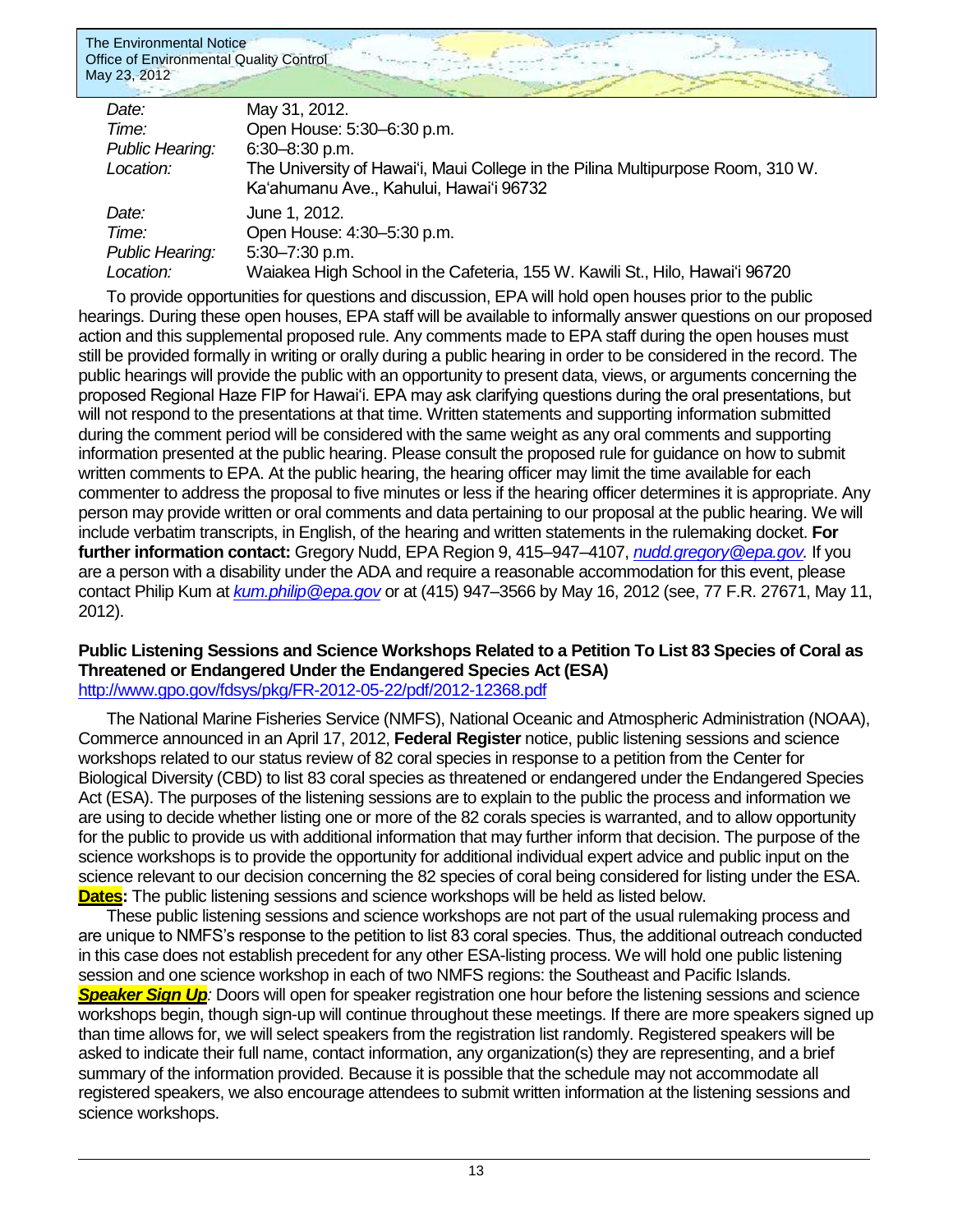### *Listening Sessions:*

*June 25, 2012:* 6–9 p.m.; Pagoda Hotel; 1525 Rycroft Street; Honolulu, Hawai'i; (808) 941–6611 *June 28, 2012:* 4–7 p.m.; Nova Southeastern University, Oceanographic Center, Center of Excellence in Coral, Reef Ecosystems Science, 8000 North Ocean Drive; Dania Beach, FL (954) 262–3600.

NMFS staff will provide a moderator for meeting management. Note-takers will document the listening sessions, and audio recordings will be used to assist in clarifying speaker information for the final record. NMFS staff will provide a brief PowerPoint presentation that will cover the ESA status review process, the Status Review Report, and the draft Management Report. There will then be an interactive, time-limited, question-andanswer period during which attendees may ask NMFS staff about information presented. Finally, registered speakers will be provided with an opportunity to speak and provide information. Each registered speaker will be limited to 5 minutes.

Attendees may also submit written information.

### *Science Workshops*

*June 18, 2012:* 8:30 a.m. - 4:30 p.m.; East-West Center; Jefferson Hall (Imin Conference Center), University of Hawai'i campus, 1601 East-West Road, Honolulu, Hawai'i; (808) 983–5303.

*June 27, 2012:* 8:30 a.m.- 5:30 p.m.; Nova Southeastern University, Oceanographic Center, Center of Excellence in Coral Reef Ecosystems Science, 8000 North Ocean Drive, Dania Beach, FL; (954) 262– 3600.

*Science Workshop Topics:* The science workshops in the Pacific Islands (HI) and Southeast (FL) regions will follow a similar format. Each will begin with a brief presentation on the Status Review Report, followed by sessions that expand specific elements of the Status Review Report. The science workshops will focus on two themes: ''Climate Change and Climate Impacts on Coral Reef Ecosystems,'' and ''Coral Reef Ecology and Adaptation.'' The Pacific Islands science workshop will include two Panel sessions, and the Southeast science workshop will include three sessions.

*Speaker Time Limits and Opportunities for Public Input:* After the presentation on the Status Review Report, there will be an interactive, time-limited, question-and-answer period during which attendees may ask NMFS staff about information presented. After each thematic session, there will be a 45- to 60-minute period during which registered speakers will be given an opportunity to ask additional questions of the panelists or to present additional information. During registration, speakers should sign up to speak under one or more thematic sessions. Each registered speaker will be limited to 5 minutes. Attendees may also submit written information. *Questions:* Questions to panelists should be limited to those necessary to clarify the panelist's presentation. Questions seeking consensus among panelists or registered speakers will not be entertained.

*Workshop Rapporteur:* NOAA scientific experts knowledgeable of coral reef ecosystems and climate will prepare a summary of the workshop, noting the main points raised by the panelists and the registered speakers. This summary and any written information submitted by the panelists, registered speakers, or other attendees will be part of the record of the workshop.

You may obtain a copy of the Status Review Report of 82 Candidate Coral Species Petitioned Under the U.S. Endangered Species Act (Status Review Report) and the draft Management Report for 82 Corals Status Review under the Endangered Species Act: Assessment of Existing Regulatory Mechanisms and Conservation Efforts (draft Management Report) by visiting the Internet at:

*http://www.nmfs.noaa.gov/stories/2012/04/4 13 12coral petition.html.* The two reports may also be viewed, by appointment, during regular business hours, at: NMFS, Pacific Islands Regional Office, 1601 Kapi'olani Boulevard, Suite 1110, Honolulu, Hawai'i, 96814; or NMFS, Southeast Regional Office, 263 13th Avenue South, St. Petersburg, FL 33701.

**FOR FURTHER INFORMATION CONTACT:** For listening sessions: Chelsey Young, NMFS, Pacific Islands Regional Office, 808–944–2137; Lance Smith, NMFS, Pacific Island Regional Office, 808 944 2258; Jennifer Moore, NMFS, Southeast Regional Office, 727 824 5312. For science workshops: Samuel Pooley, NMFS, Pacific Islands Fisheries Science Center, 808–983–5301; Margaret Miller, NMFS, Southeast Fisheries Science Center, 305 361 4561 (see, 77 F.R. 30261, May 22, 2012).